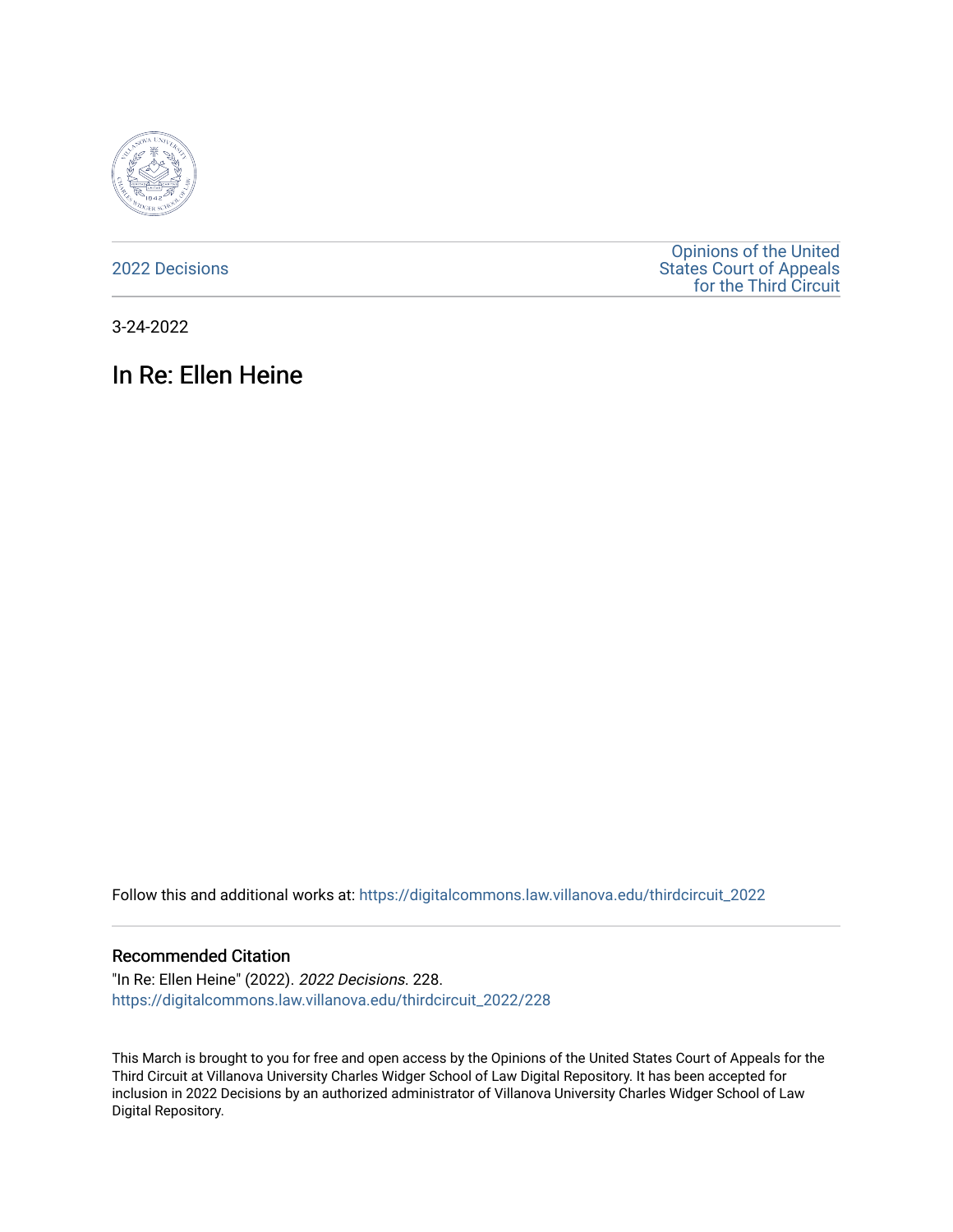#### **NOT PRECEDENTIAL**

### UNITED STATES COURT OF APPEALS FOR THE THIRD CIRCUIT

No. 21-1531  $\mathcal{L}_\text{max}$ 

In re: ELLEN HEINE, Appellant

On Appeal from the United States District Court for the District of New Jersey (D.C. Civil Action No. 2-20-cv-10268) District Judge: Honorable Susan D. Wigenton

Submitted Pursuant to Third Circuit LAR 34.1(a) January 12, 2022

Before: McKEE, SHWARTZ and MATEY, Circuit Judges

(Opinion filed: March 24, 2022)  $\frac{1}{2}$ 

## OPINION\*

PER CURIAM

 The Bankruptcy Court granted JPMorgan Chase Bank's request for relief against an automatic stay to permit it to continue to litigate an ongoing foreclosure action in state court and then denied debtor Ellen Heine's request for reconsideration. Heine appealed to the District Court, which dismissed her appeal because she failed to provide transcripts

<sup>\*</sup> This disposition is not an opinion of the full Court and pursuant to I.O.P. 5.7 does not constitute binding precedent.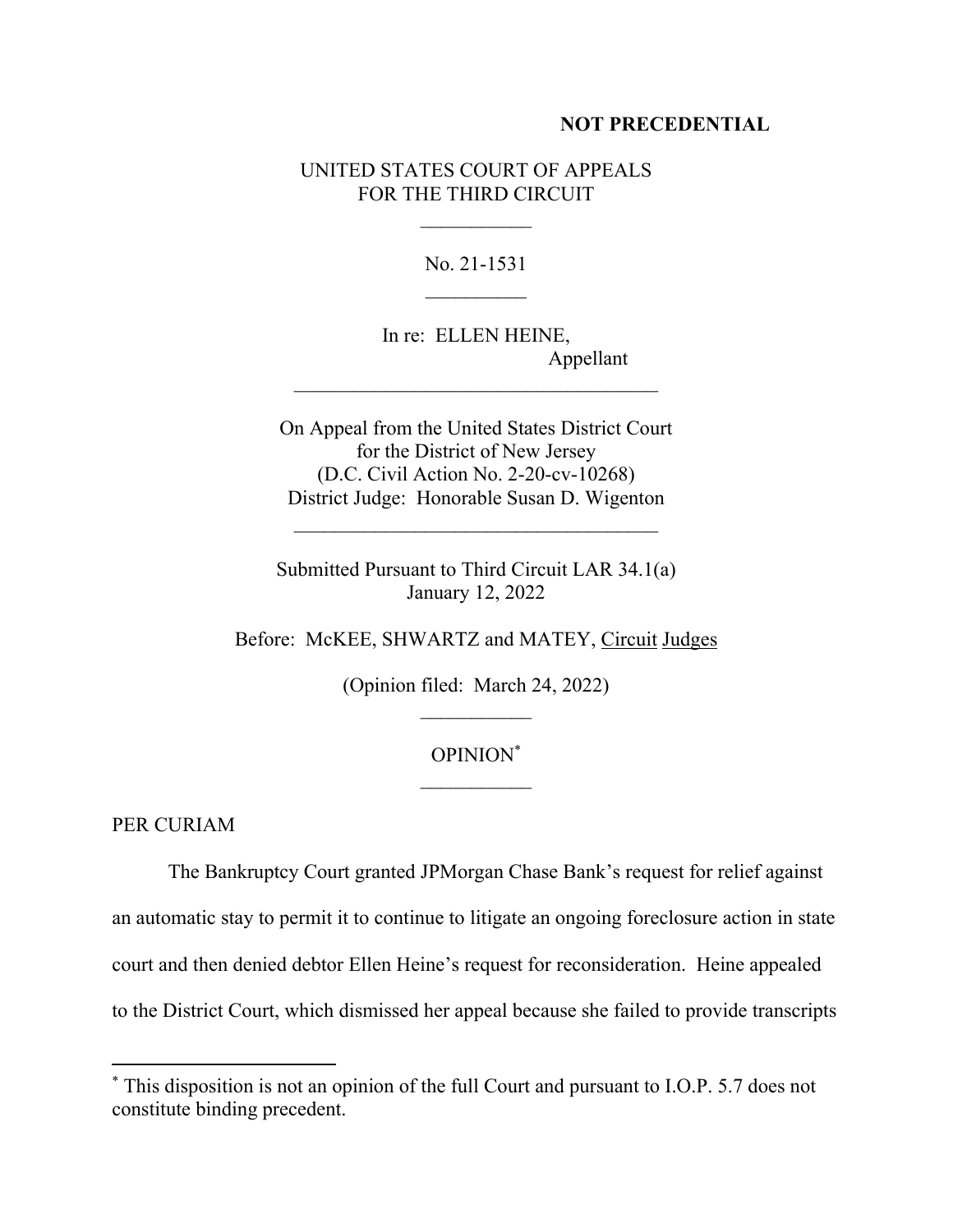of the Bankruptcy Court proceedings and then denied her request for reconsideration. Heine appeals pro se. We will affirm, albeit on different grounds.

 Both the foreclosure action and the part of the bankruptcy case at issue here concern property located at 515 Van Bussum Avenue, Garfield, New Jersey. That property was previously owned by Edwin Gilbert, and in 2005, he obtained a home equity line of credit from JP Morgan Chase, secured by a mortgage on the property. In 2007, Gilbert executed a deed transferring the property to himself and Heine as joint tenants with a right of survivorship, and he then died in 2011.

 In 2018, JPMorgan Chase filed a foreclosure complaint in New Jersey state court, alleging that payments on the loan had not been made. Rather than answering, Heine removed the action to the District Court, which remanded back to state court. See D.N.J. Civ. A. No. 2:18-cv-15080. When Heine still did not respond, the state court granted default. Heine then filed a variety of motions attempting to set aside that order; the state court denied each motion, repeatedly ruled that Heine was not entitled to assume the loan from Gilbert, and concluded that she had no valid defense against foreclosure. See Bankr. Ct. ECF No. 41-7 at 6, 17.

 In November 2019, after the state court had rejected Heine's defenses but before it had entered a final judgment, she filed a Chapter 13 bankruptcy action. JPMorgan Chase requested relief from the automatic stay to permit it to continue prosecuting the foreclosure action. The Bankruptcy Court granted the motion, concluding that Heine was not entitled to assume the loan, that the property was in a state of significant and dangerous disrepair, and "all these issues have been extensively litigated and relitigated

2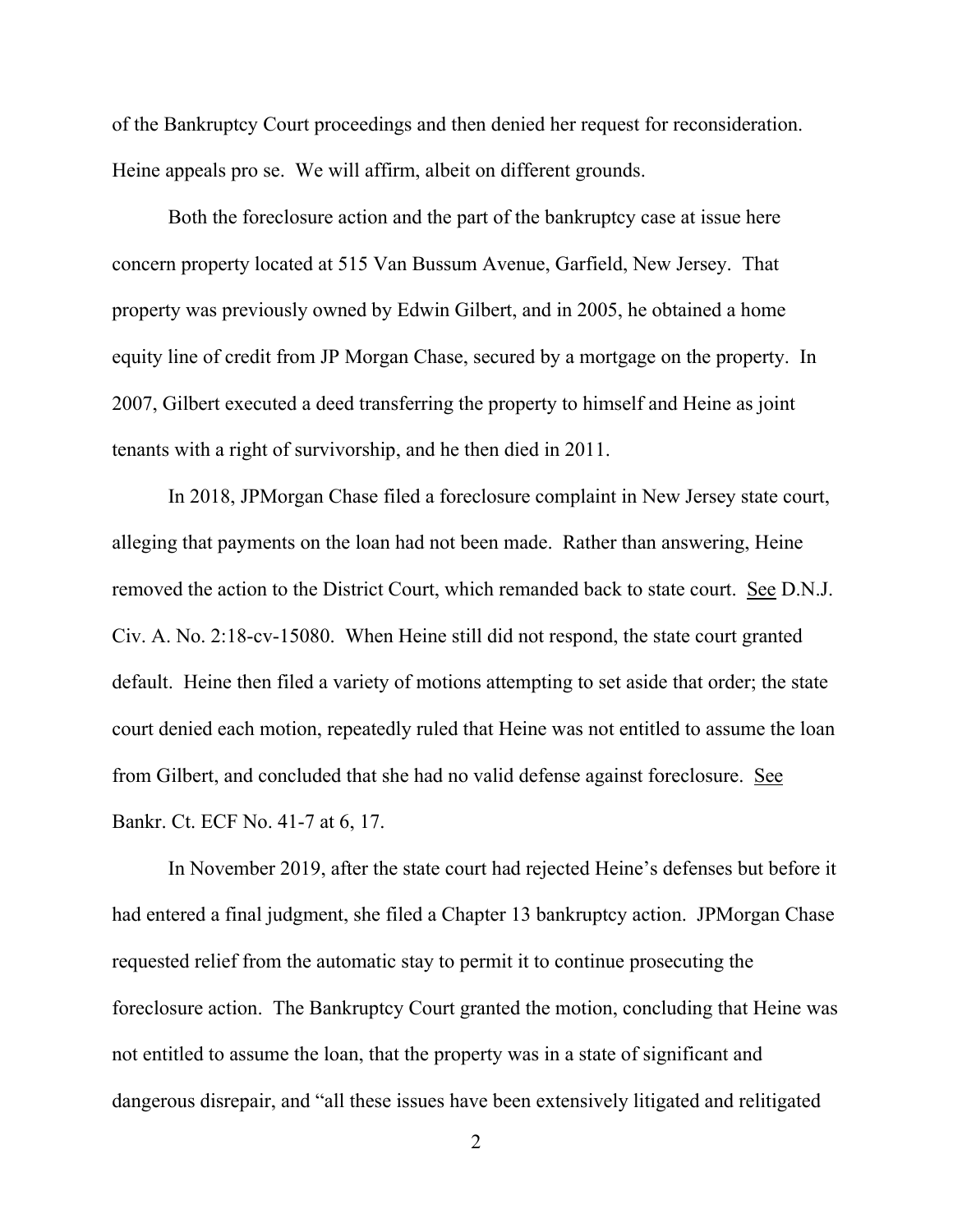in state court and you don't get to relitigate them here," Bankr. Ct. ECF No. 204 at 43. Heine then filed a motion for reconsideration, providing a copy of a 2011 New Jersey state court order that directed Heine to assume with the mortgage within 90 days and remove Gilbert's obligation, and stated that if she did not do so within 90 days, the property was to be sold and the mortgage satisfied. See ECF No. 8-1 at 10. The Bankruptcy Court concluded that this did not justify reconsideration. The Court noted that there was no evidence that Heine had actually assumed the mortgage, $<sup>1</sup>$  that extensive</sup> litigation had already occurred in the foreclosure court, and that the foreclosure court had rejected her arguments concerning assumption. See Bankr. Ct. ECF No. 193 at 37.

Heine appealed to the District Court.<sup>2</sup> The Court observed that Rule 8009 of the Federal Rules of Bankruptcy Procedure required Heine to "order in writing from the reporter. . . a transcript of such parts of the proceedings not already on file as the appellant considers necessary for the appeal." Rule 8009(b)(1)(A). Because Heine did not provide the Court with copies of the transcripts of the proceedings in which the Bankruptcy Court granted relief from the automatic stay and denied reconsideration, the Court dismissed Heine's appeal. Heine then filed a motion for reconsideration and

<sup>&</sup>lt;sup>1</sup> While it appears that Heine did not alert the Bankruptcy Court of this fact, a subsequent opinion states that she "failed to pay Dr. Gilbert's obligation and discharge the mortgage within the time prescribed, and the court thereafter entered orders compelling the sale of the property so that the debt could be paid and the mortgage discharged." Gilbert v. Heine, No. A-0145-14T4, 2017 WL 370904, at \*4 (N.J. Super. Ct. App. Div. Jan. 25, 2017).

<sup>&</sup>lt;sup>2</sup> Heine also appealed orders concerning other parties to the District Court, but has stressed in her brief to this Court that "only the JPMorgan Chase Bank, NA issues are appealed here," Br. at 3, so we will limit our discussion to those matters.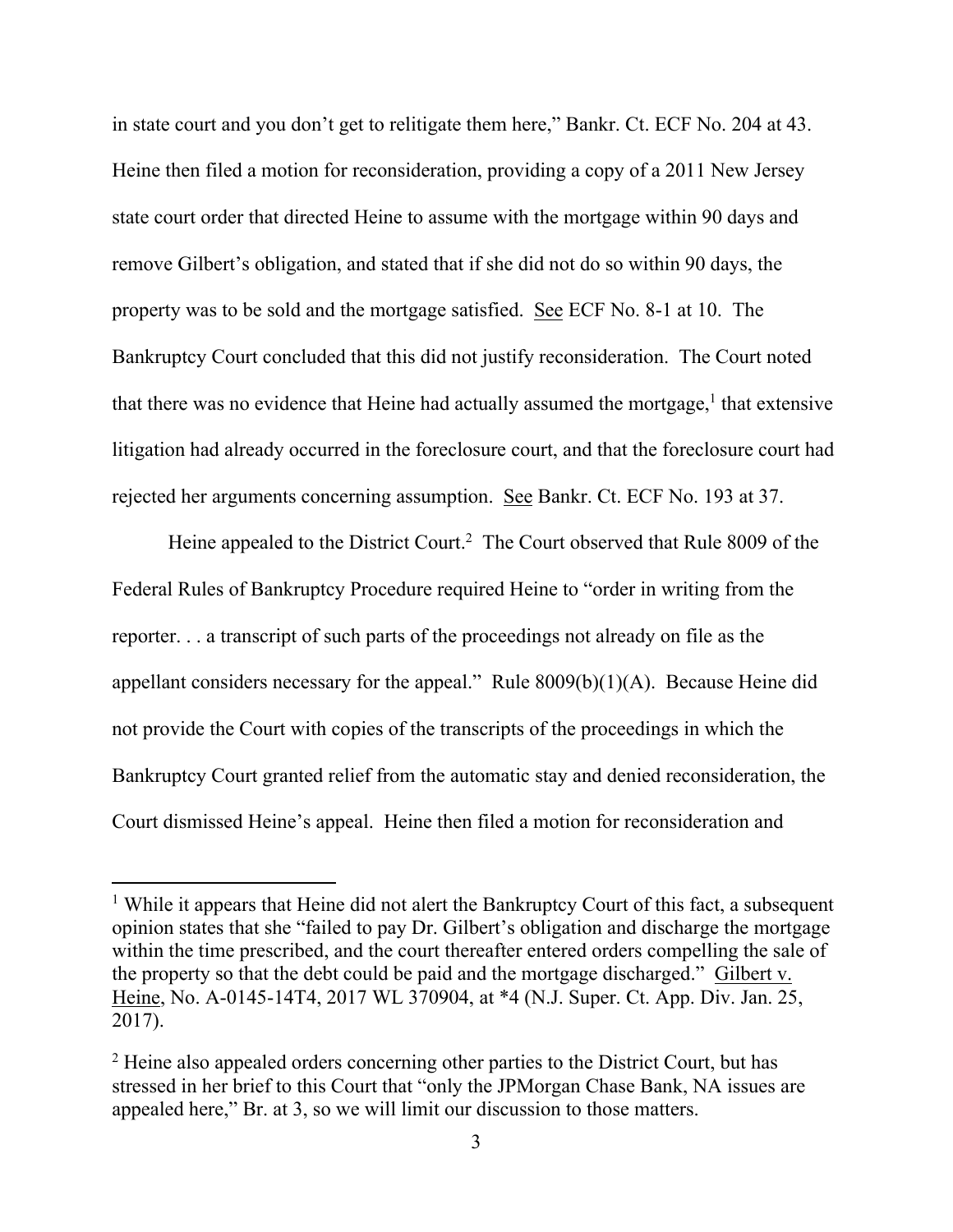provided the transcripts, but the Court denied the motion on the ground that Heine could have filed those transcripts before it issued its order. Heine appealed.

We have jurisdiction under 28 U.S.C. § 158(d)(1). We review the District Court's dismissal order for abuse of discretion. See Briscoe v. Klaus, 538 F.3d 252, 257 (3d Cir. 2008). We likewise review for abuse of discretion both the Bankruptcy Court's decision to grant relief from the automatic stay, see In re Myers, 491 F.3d 120, 128 (3d Cir. 2007), and its denial of reconsideration, see In re Energy Future Holdings Corp., 904 F.3d 298, 312 (3d Cir. 2018). We may affirm on any ground apparent on the record. See Munroe v. Cent. Bucks Sch. Dist., 805 F.3d 454, 469 (3d Cir. 2015).

 While we will ultimately affirm the District Court's judgment, we disagree with its decision to dismiss the appeal due to Heine's failure to file transcripts. In discussing Fed. R. App. P. 10(b), which is materially indistinguishable from Fed. R. Bankr. P. 8009(b), we have stressed that failure to provide transcripts alone does not usually justify dismissal. See Roberts v. Ferman, 826 F.3d 117, 122 (3d Cir. 2016). Instead, the Court should consider a "a host of factors, including 'whether the defaulting party's action is willful or merely inadvertent, whether a lesser sanction can bring about compliance and the degree of prejudice the opposing party has suffered because of the default.'" Id. (quoting Lehman Bros. Holdings v. Gateway Funding Diversified Mortg. Servs., L.P., 785 F.3d 96, 101 (3d Cir. 2015)). The District Court did not address these factors, or any others, and the fact that Heine filed the transcripts upon being alerted to the deficiency certainly suggests that the error was inadvertent and that a lesser sanction would have brought about compliance. Thus, we conclude that the District Court erred in this

4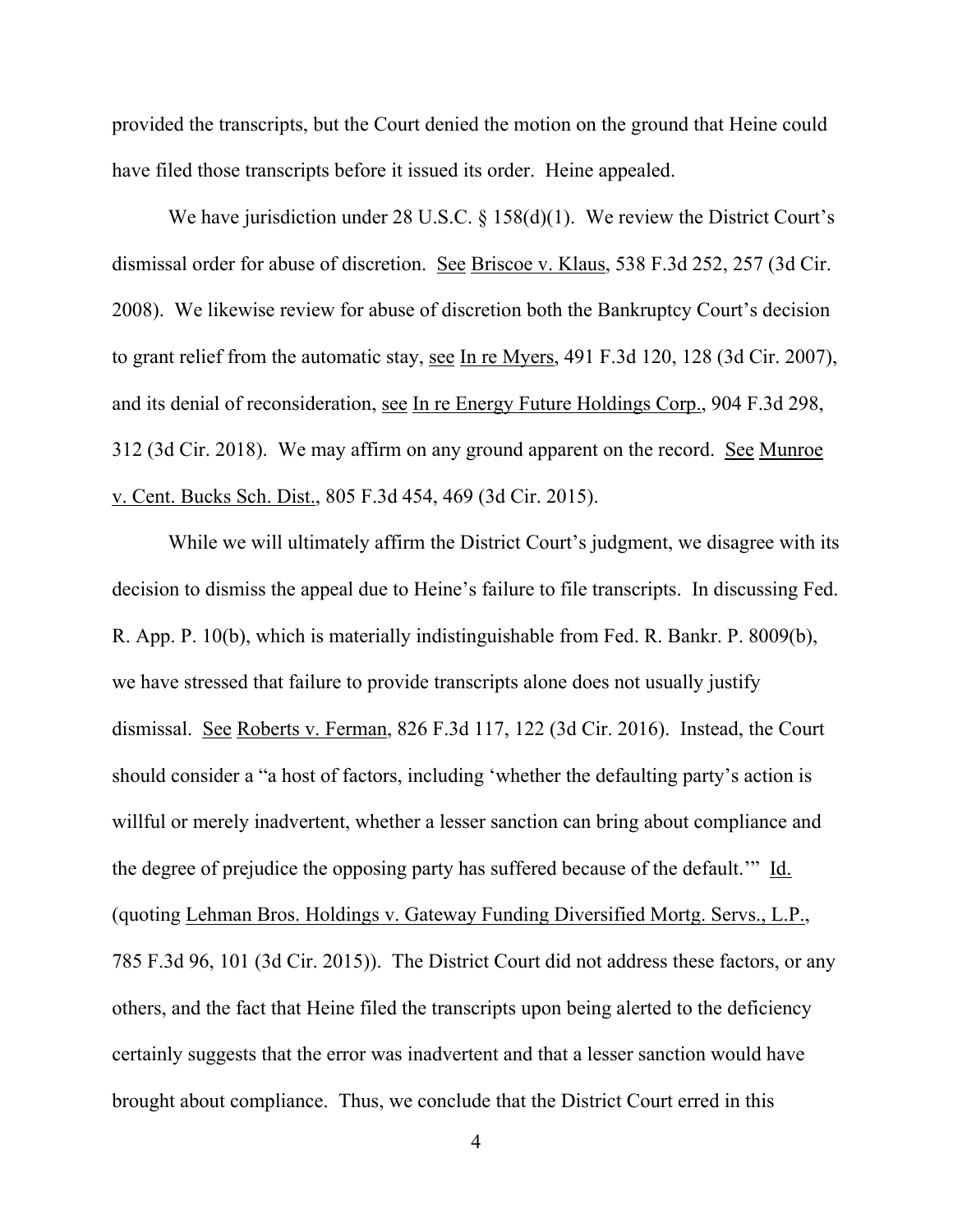respect. See In re Harris, 464 F.3d 263, 272–73 (2d Cir. 2006) (Sotomayor, J.) (concluding, in case where party did not provide transcripts, that "dismissing the appeal without determining whether a lesser sanction would have been appropriate or giving Harris notice or an opportunity to respond was an abuse of discretion"); cf. Hamer v. LivaNova Deutschland GmbH, 994 F.3d 173, 180 n.25 (3d Cir. 2021) (ruling that District Court abused its discretion by dismissing case without first considering Poulis factors).

 Nevertheless, we will affirm because the Bankruptcy Court did not abuse its discretion in granting relief from the automatic stay and then denying reconsideration.<sup>3</sup> The Bankruptcy Court may grant relief from the automatic stay "for cause." 11 U.S.C. § 362(d)(1). "Section 362(d)(1) does not define 'cause,' leaving courts to consider what constitutes cause based on the totality of the circumstances in each particular case." In re Wilson, 116 F.3d 87, 90 (3d Cir. 1997). We accord "wide latitude . . . to the Bankruptcy Court to balance the equities when granting relief from the automatic stay." In re Myers, 491 F.3d at 130.

 The Bankruptcy Court acted within its discretion here. First, as the Court explained, there had already been extensive proceedings in the foreclosure action by the

<sup>&</sup>lt;sup>3</sup> JPMorgan Chase argues that, because Heine's notice of appeal to the District Court identified only the motion for reconsideration and not the underlying order granting relief from the automatic stay, she properly challenged only the former order. However, we have permitted a notice of appeal naming an order denying a motion for reconsideration to bring up the unnamed underlying order, see, e.g., Wiest v. Lynch, 710 F.3d 121, 127– 28 (3d Cir. 2013), and given the connection between the orders and Heine's intent to challenge both, we will do the same here, see generally 10 Collier on Bankruptcy ¶ 8003.06 (16th ed. 2021) (stating that cases applying the relevant rule of appellate procedure are instructive in the bankruptcy context because the rules are nearly identical).